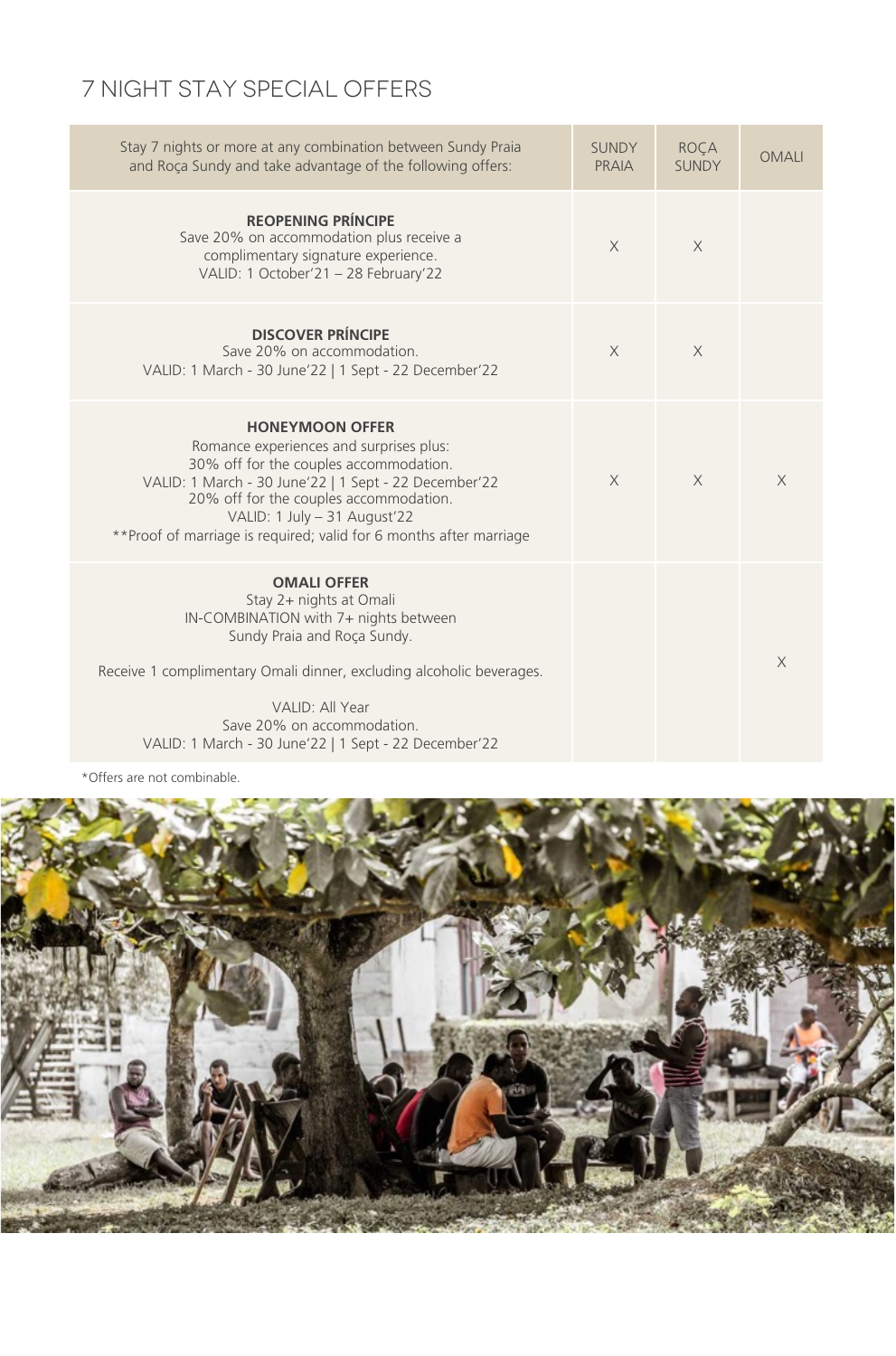

Sustainable Tourism

# EXPERIENCES 2021/2022

PRÍNCIPE - SUNDY PRAIA | ROÇA SUNDY | BOM BOM SÃO TOMÉ - OMALI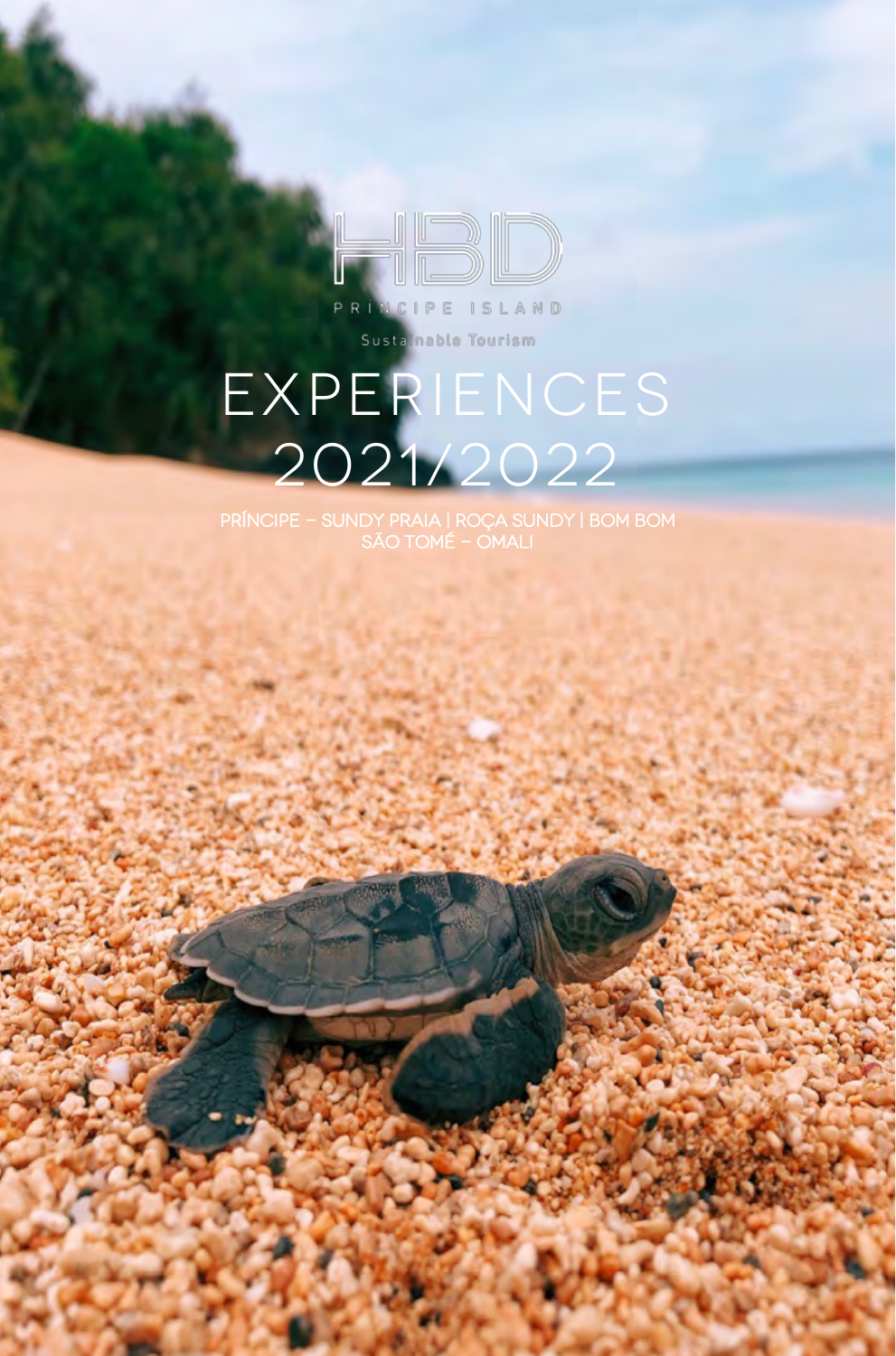## PRÍNCIPE GUIDED EXPERIENCES



## Included experiences

- 1. Cacao Route
- 2. Oquê Pipi Waterfall Trail
- 3. Ribeira Izé
- 4. Rainforest to Beach
- 5. Discover Príncipe
- 6. Bay of Needles
- 7. Northeast Beaches

### additional experiences

- A. Infante Plantation Trail
- B. Parrot Peak Trail

C. Turtle Watching

*More Additional Experiences to come!*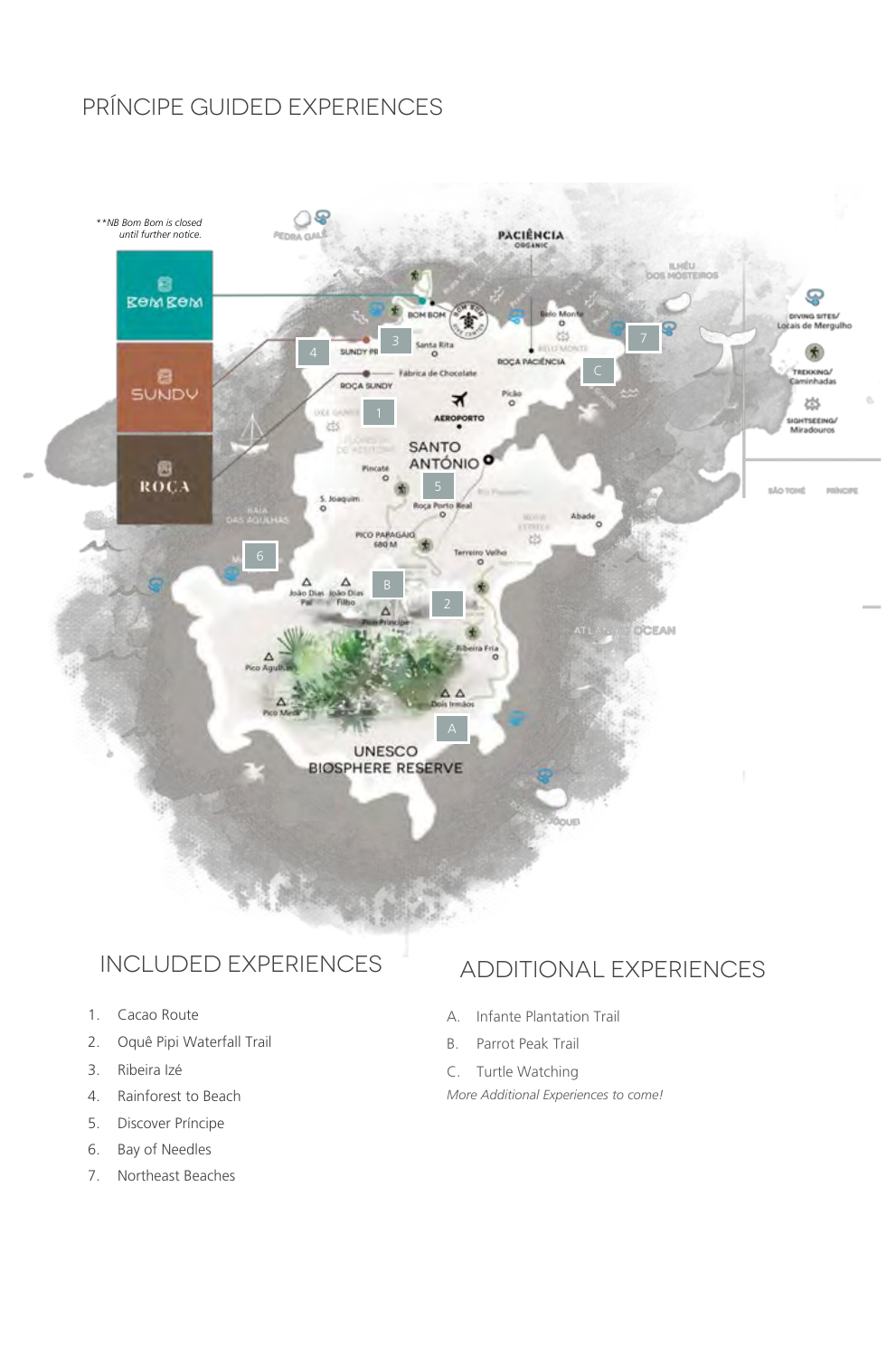## PRÍNCIPE GUIDED EXPERIENCES (included)

1 x optional guided experience is included in the rates for Sundy Praia and Roça Sundy. Experiences are recommended to take place in the morning at 8 a.m. and are weather dependent. In case of adverse weather conditions, some experiences may be conducted in the afternoon.

| Guided Experiences:                                                                        | <b>SUNDY</b><br>PRAIA | <b>ROCA</b><br><b>SUNDY</b> |
|--------------------------------------------------------------------------------------------|-----------------------|-----------------------------|
| CACAO ROUTE   WALKING   HALF DAY (3 HOURS)<br>NATURE   HISTORY   AGROFORESTRY   GASTRONOMY |                       |                             |

Experience the cacao journey from 'tree to table.' Visit a cacao plantation and learn how the Cacaueiro tree is planted, cultivated and grown. Visit the old dryers to learn about the transformation process, and then end the tour with a tasting of several cacao-based treats.

*Includes: Cacao plantation tour; chocolate factory presentation and tasting.*

| OQUÊ PIPI WATERFALL TRAIL LIGHT HIKING   HALF DAY (4 HOURS) |  |
|-------------------------------------------------------------|--|
| NATURE   FOREST   BIRD WATCHING   AGROFORESTRY              |  |

Walk through the lush, tropical forests of the Parque Natural do Príncipe, the Oquê Pipi Waterfall, the largest waterfall on the island. Swim in the natural, crystal-clear 'pool' and observe some of the most popular animal and plant species on Príncipe.

*Includes: Transfer to and from the trail; swimming.*

Ribeira Izé | Lost City Trail | Walking | Half Day (3 hours) FOREST | BEACH | HISTORY | BIRD WATCHING

Walk from Sundy Praia and through the tropical forest to the village of Ribeira Izé and the ruins of a Catholic church. On the way back, stroll along the beach and take a dip in the ocean.

 $\sim$   $\sim$ 

 $\sim$   $\sim$ 

 $\downarrow$   $\downarrow$ 

 $\downarrow$   $\downarrow$ 

*Includes: Informative walk; swimming.*

#### Rainforest to Beach | Light Hiking | Half Day (4 hours) FOREST | BEACH | NATURE | HISTORY

Beginning at Roça Sundy, hike downhill through the vibrant forest to a secluded beach. Once there, enjoy a light lunch and an ocean dip before a canoe ride to Praia Sundy.

*Includes: Transport to and from trail; informative walk; swimming; canoe ride; lunch.*

| DISCOVER PRÍNCIPE   CAR & WALKING   HALF DAY (4 HOURS) |  |
|--------------------------------------------------------|--|
| SIGHTSEEING   CULTURE                                  |  |

Starting from Santo António, the quaint capital city, explore the south of the island, including the traditional fishing village of Praia Abade, and the amazing Nova Estrela and Terreiro Velho viewpoints.

*Includes: Transport and short walks along the route.*

#### Bay of Needles | Boat | Half Day (4 hours) OCEAN | BEACH

Located on the edge of the Parque Natural do Príncipe and within the UNESCO Biosphere Reserve, Bay of Needles is a place like no other. Enjoy spectacular views of the western side of the reserve, including seven beaches before ending at the secluded Cascata Maria Correia.

*Includes: Boat trip to Baía de Agulhas; swimming and snorkelling.* 

#### Northeast Beaches | Boat | Full Day (7 hours) OCEAN | BEACH | CULTURE | COMMUNITY

Enjoy a boat trip along the secluded beaches of the northeast side of the island, discover the natural beauty of Príncipe from a different perspective out at sea. Stop at a small fishing village and learn about the traditional way of life on Príncipe island. HBD donates part of this experience's proceeds to the local fishing community.

*Includes: Boat trip to Praia Seabra; fishing village visit; Praia Boi; swimming and lunch.*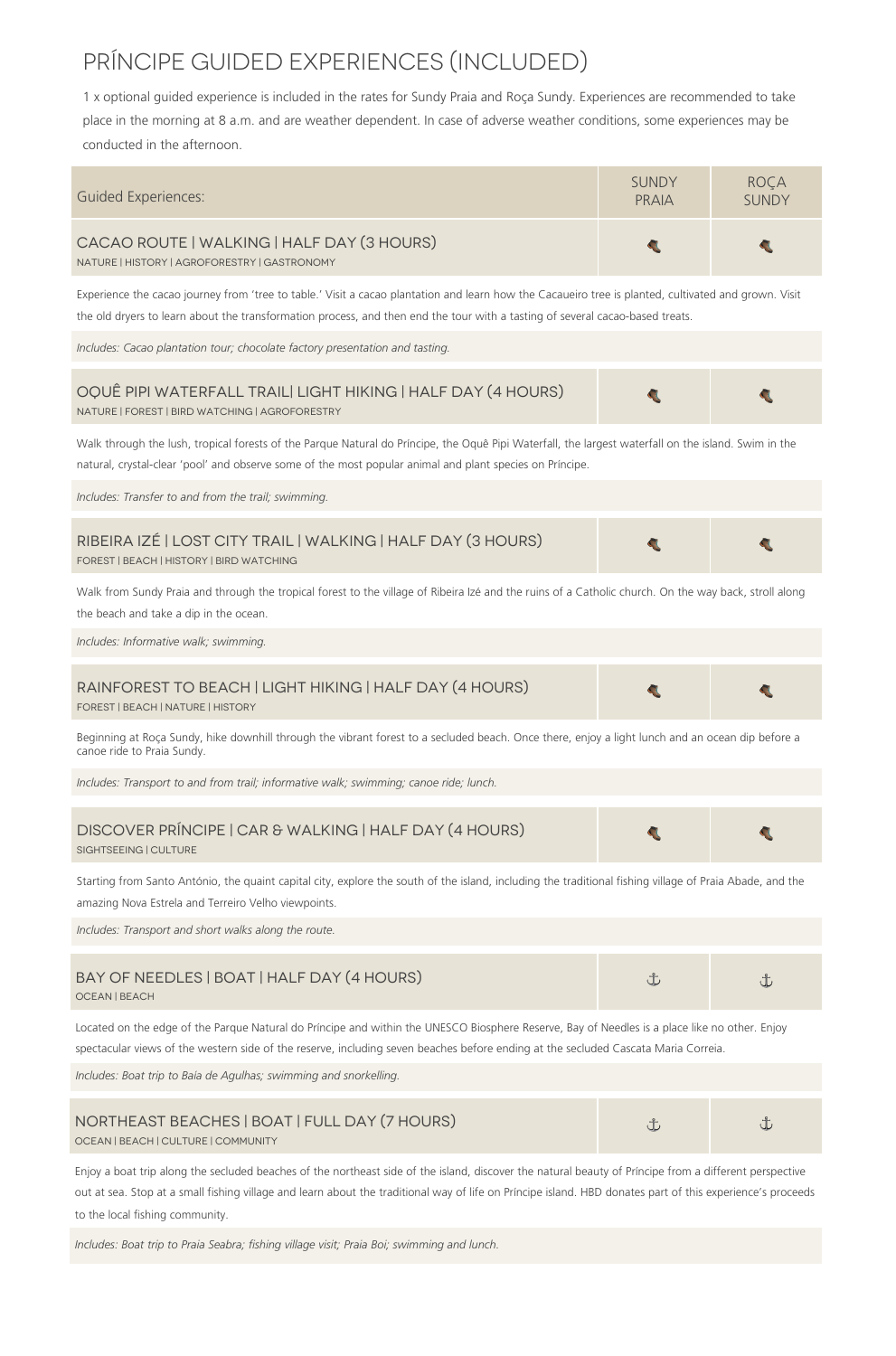## PRÍNCIPE additional GUIDED EXPERIENCES

| Experiences available on request with extra cost and are subject to availability:                                                                                                                                                                                                                                   | <b>SUNDY</b><br>PRAIA | <b>ROCA</b><br><b>SUNDY</b> |  |
|---------------------------------------------------------------------------------------------------------------------------------------------------------------------------------------------------------------------------------------------------------------------------------------------------------------------|-----------------------|-----------------------------|--|
| INFANTE PLANTATION TRAIL   HIKING   FULL DAY<br>NATURE   FOREST   HISTORY                                                                                                                                                                                                                                           | Enquire for details   |                             |  |
| Walk through stunning landscapes on this 19km hiking trail from Santo António, the capital of Príncipe, to the Roça Infante, stopping at the Roça<br>Ribeira Fria and the old harbour at Praia General Fonseca along the way.                                                                                       |                       |                             |  |
| PARROT PEAK TRAIL   HIKING   FULL DAY<br>NATURE   FOREST   CONSERVATION                                                                                                                                                                                                                                             | Enquire for details   |                             |  |
| Located in the centre of the island, Parrot Peak is the most famous mountain on Príncipe. Ascend through the forest to the peak for a memorable<br>view, admiring and learning about the plants and flowers along the way.                                                                                          |                       |                             |  |
| <b>TURTLE WATCHING   LIGHT WALKING   EVENING EXPERIENCE</b><br><b>OCEAN   CONSERVATION</b>                                                                                                                                                                                                                          |                       | Enquire for details         |  |
| Between November and March, monitor the sea turtles laying their eggs on Príncipe's beaches. Learn about sea turtles and the conservation of this<br>threatened species and the important work our non-profit partner Fundação Príncipe is leading, and if you're lucky, you may see young sea turtles<br>hatching. |                       |                             |  |
| <b>SCUBA DIVING</b><br><b>OCEAN   CONSERVATION</b>                                                                                                                                                                                                                                                                  | Not available in 2021 |                             |  |
|                                                                                                                                                                                                                                                                                                                     |                       |                             |  |

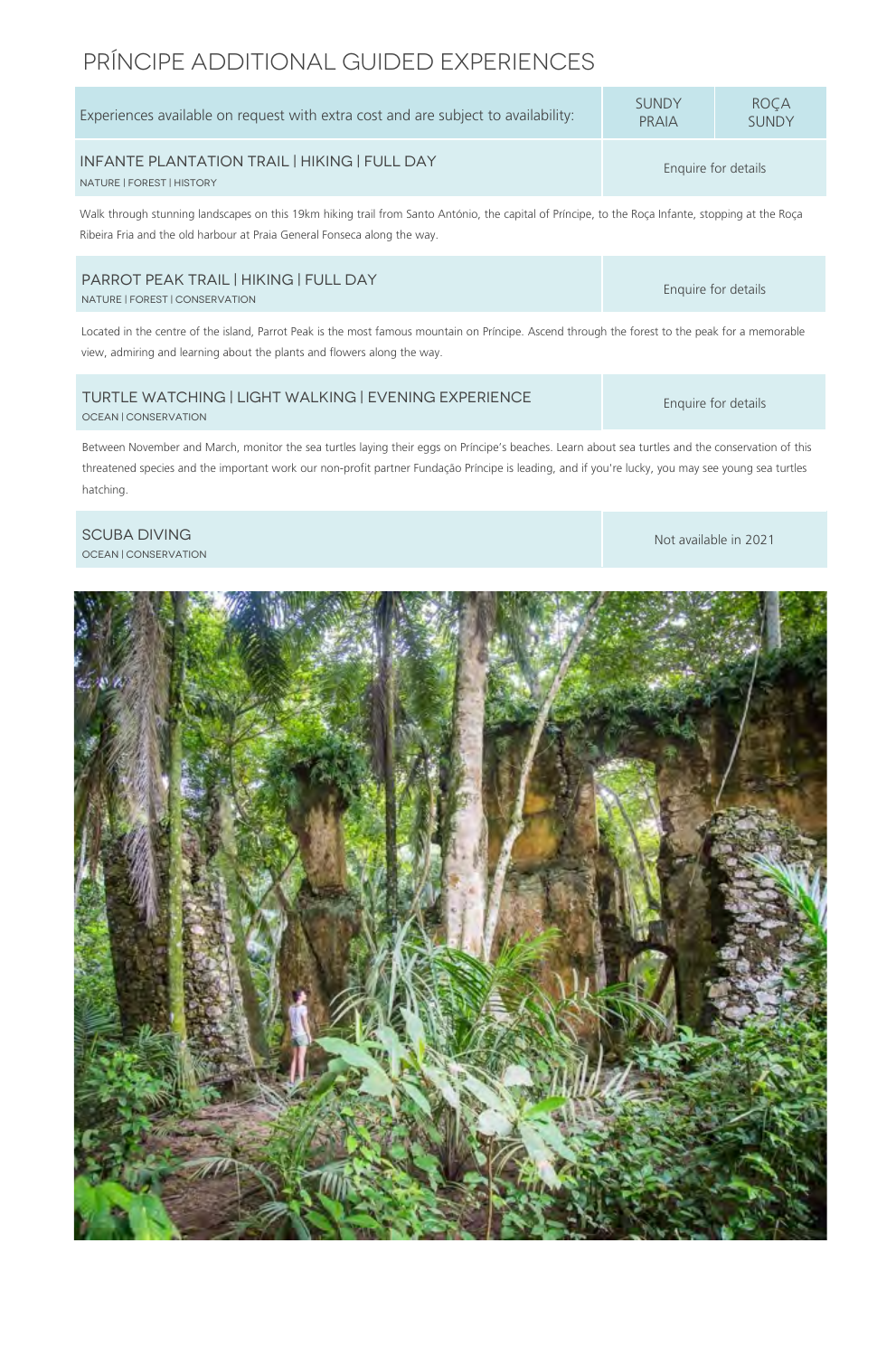## PRÍNCIPE self-GUIDED EXPERIENCES

| Experiences to enjoy on your own:                                                 | <b>SUNDY</b><br>PRAIA | <b>ROCA</b><br><b>SUNDY</b> |
|-----------------------------------------------------------------------------------|-----------------------|-----------------------------|
| DISCOVER SANTO ANTÓNIO   SIGHTSEEING   3 HOURS<br>SIGHTSEEING   CULTURE   LEISURE |                       |                             |

Walk through the picturesque streets of the smallest town in the world and discover some of its traditions and local delicacies.

| ROCA SUNDY TO SUNDY PRAIA   WALKING   20 MINUTES |  |
|--------------------------------------------------|--|
| LEISURE   NATURE                                 |  |

A wonderful easy walk of roughly 2kms through the forest and the old cocoa plantation down to the beach.

| SUNDY PRAIA TO ROÇA SUNDY   WALKING   30 MINUTES |  |
|--------------------------------------------------|--|
| LEISURE   NATURE                                 |  |

The same trail as above but more demanding due to the inclination from the beach to up to Roça at the top of the hill. Along the way you will find a very pleasant stopover to rest and listen to the sounds of nature.

| SUNDY PRAIA TO PRAIA MARMITAI WALKING   20 MINUTES<br>OCEAN   BEACH   LEISURE                                                    |  |
|----------------------------------------------------------------------------------------------------------------------------------|--|
| A short and very pleasant stroll along the coast to one of the most beautiful and secluded beaches on<br>the island of Príncipe. |  |
|                                                                                                                                  |  |

Standup Paddle Boarding | Water Sport OCEAN | BEACH | LEISURE

Enjoy a view of Príncipe Island's coastline whilst balancing on a stand-up paddle board.

#### **SNORKELLING** OCEAN | BEACH

Come and discover the abundance of marine life that lies beneath the water.



- *Experiences are subject to availability and are weather dependent.*
- *Self-guided experiences available at any time.*
- *Boat experiences recommended for children over 6 years.*

• *Walking experiences recommended for children over 12 years.*  • *Children below 12 years require adult supervision.*